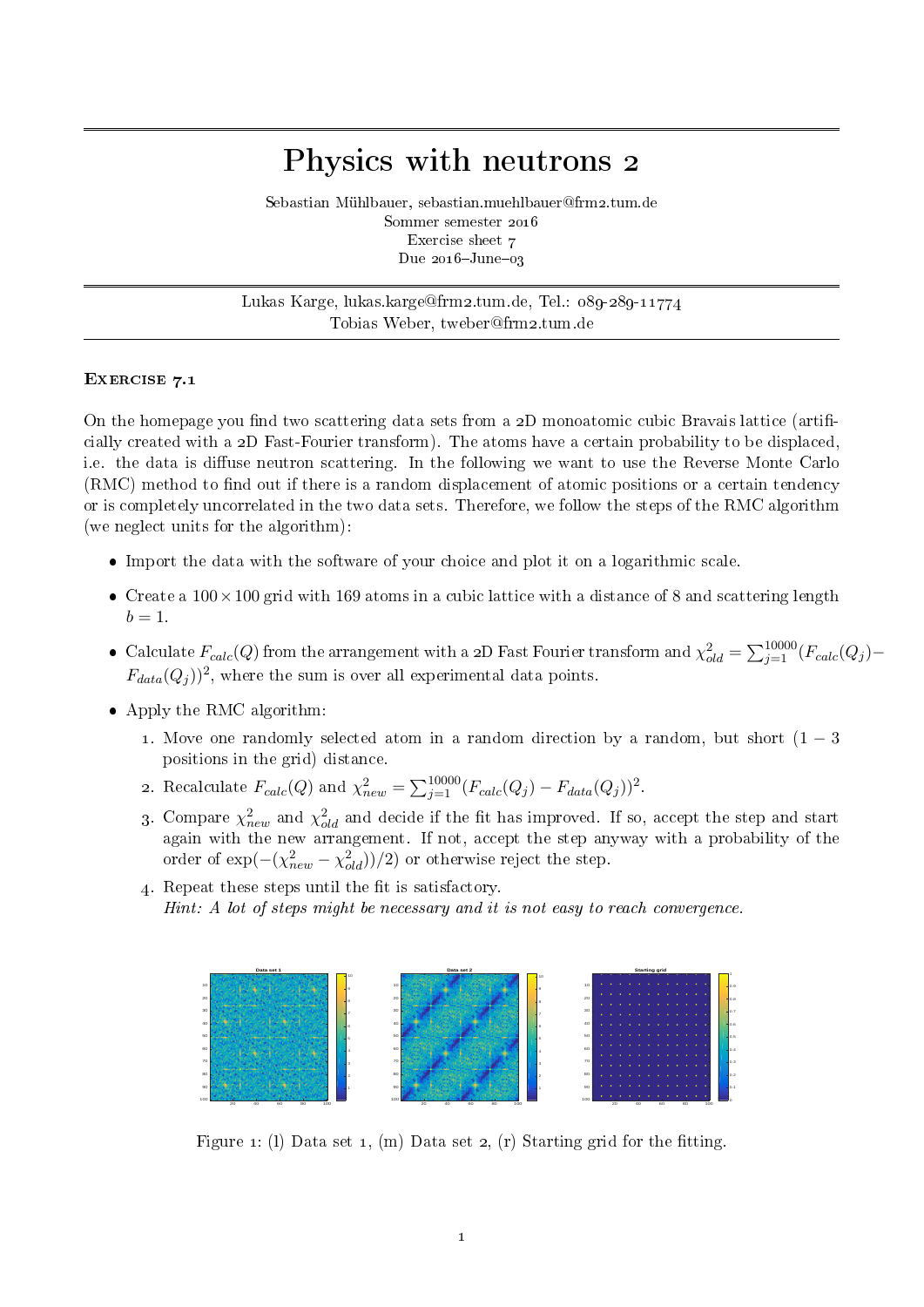Solution. A Matlab code was discussed in the Exercise.

## EXERCISE 7.2

The microscopic diffusion of  $H_2O$  has been determined under high pressures. In order to avoid freezing of the liquid the sample has been heated to  $T = 400K$  (see phase diagram of water [2\)](#page-3-0). Figure [3](#page-3-1) shows FWHM (meV) plotted as function of  $Q^2(A^{-1})$  values for  $P = 0.6GPa$  and  $P = 2.9GPa$ .

- 1. Determine the diffusion constant D at  $P = 0.6GPa$  and  $P = 2.9GPa$ .
- 2. The diffusion constants at ambient pressure are  $D = 1.2 \cdot 10^{-9} m^2/s$  and  $D = 2.3 \cdot 10^{-9} m^2/s$  at  $T = 273K$  and  $T = 298K$ , respectively. The following equations relate the diffusion constant with the viscosity.

$$
D = \frac{k_b T}{6 \pi \eta r_{se}},
$$
 Stokes-Einstein, (1)

$$
D = D_0 \exp\left(\frac{-E_A}{k_B T}\right),\tag{2}
$$
 Arrhenius law,

$$
\eta \sim \exp(g_{\nu} T_m/T),\tag{3}
$$

(see e.g. Poirier, Introduction to the Physics of the Earth's Interior, Cambridge University Press (2000)), where D is the diffusion constant,  $\eta$  is the viscosity,  $r_{se}$  is the particle's free radius,  $E_A$  is the activation energy,  $T_m$  is the melting temperature and  $g_{\nu}$  is a constant. The density of water at  $P = 2.6GPa$  and  $T = 400K$  is  $\rho = 1.38g/cm^3$ .

What can you conclude? Is the Stokes-Einstein relation valid?

Solution. 1. We have quasielastic scattering

<span id="page-1-0"></span>
$$
S_{\rm inc}(Q,\omega) = \frac{1}{\pi \hbar} \frac{DQ^2}{\omega^2 + (DQ^2)^2},
$$

e.g. it is a Lorentzian. Hence, we have

$$
\Gamma^{\rm fwhm}=2\hbar DQ^2\Rightarrow D=\frac{\Gamma^{\rm fwhm}}{2\hbar Q^2}
$$

and the FWHM of the energy as a function of  $Q^2$  is linear. From Figure [3](#page-3-1) we can extract the slope



and calculate

$$
\Rightarrow D_1(0.6GPa, 400k) = \frac{dQ^2}{2\hbar \cdot d\Gamma^{\text{fwhm}}} = \frac{0.95meV}{2\hbar \cdot 1 \cdot 10^{-20}m^{-2}} = 7 \cdot 10^{-9} \frac{m^2}{s}
$$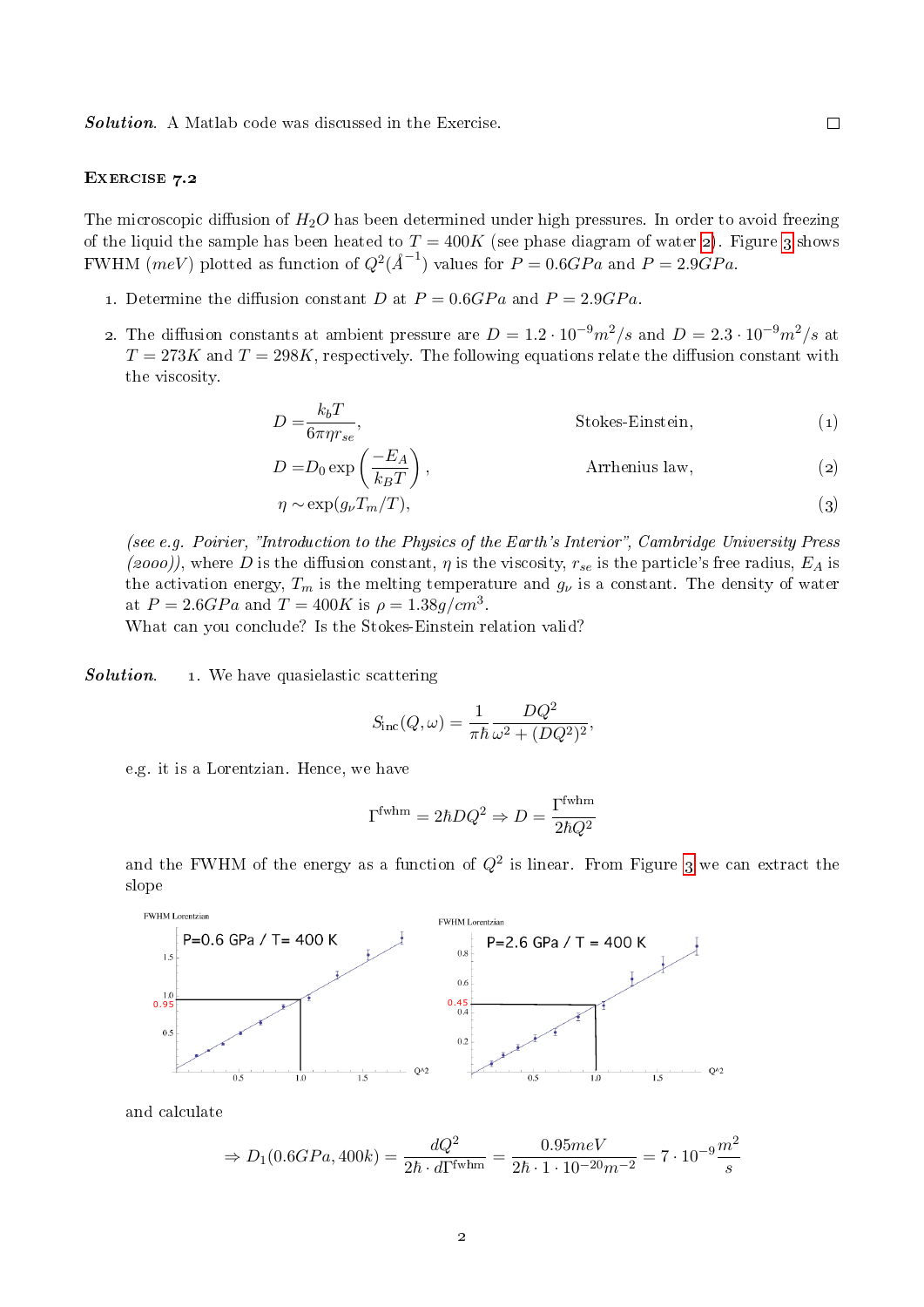$$
\Rightarrow D_2(2.6GPa, 400k) = \frac{1meV}{2\hbar \cdot 0.45 \cdot 10^{-20}m^{-2}} = 3.5 \cdot 10^{-9} \frac{m^2}{s}
$$

- 2. From Eq. [\(3\)](#page-1-0) with  $T_m$  the melting temperature and constant  $g_{\nu}$  follows
	- $\bullet$   $\eta$  is constant along the melting line,
	- for  $P_1 = 2.6GPA$  at  $400K$  we have  $D_2 = 3.5 \cdot 10^{-9} \frac{m^2}{s}$

$$
\bullet\ \hbox{for ambient pressure the diffusion constants are given}\\273K: D_0=1.2\cdot 10^{-9}\frac{m^2}{s}\\298K: D_0'=2.3\cdot 10^{-9}\frac{m^2}{s}
$$

It follows that the points of  $D_0$  and  $D_2$  sit on (or close to) the melting line. In the Einstein-Stokes model with only free parameter  $r_{se}$  for constant  $\eta$  we get

$$
D_{\rm ES} \sim T,
$$
  
\n
$$
\Rightarrow D_2/D_0 = \frac{400}{273} = 1.46
$$
  
\nobserved:  $D_2 = 3.5 \cdot 10^{-9} \frac{m^2}{s},$   
\n
$$
D_0 = 1.2 \cdot 10^{-9} \frac{m^2}{s}.
$$

Therefore, Einstein-Stokes is not valid!

The only free parameter in Einstein-Stokes is the radius  $r_{SE}$ . Assume  $r_{SE}$  scales with the density  $r_{SE}^{-1/3} \sim \rho$ . Then D would increase by  $(1.38/1)^{-1/3} = 1.11$ , which is still not enough. Therefore something has to happen to  $r_{SE}$ , e.g. the free radius decreases more rapidly along the melting line than  $\rho$ . Neutron scattering reveals structural changes in the short range order of water along the melting line  $(PRL\ 96, 06\gamma801, (2006))$ .

 $\Box$